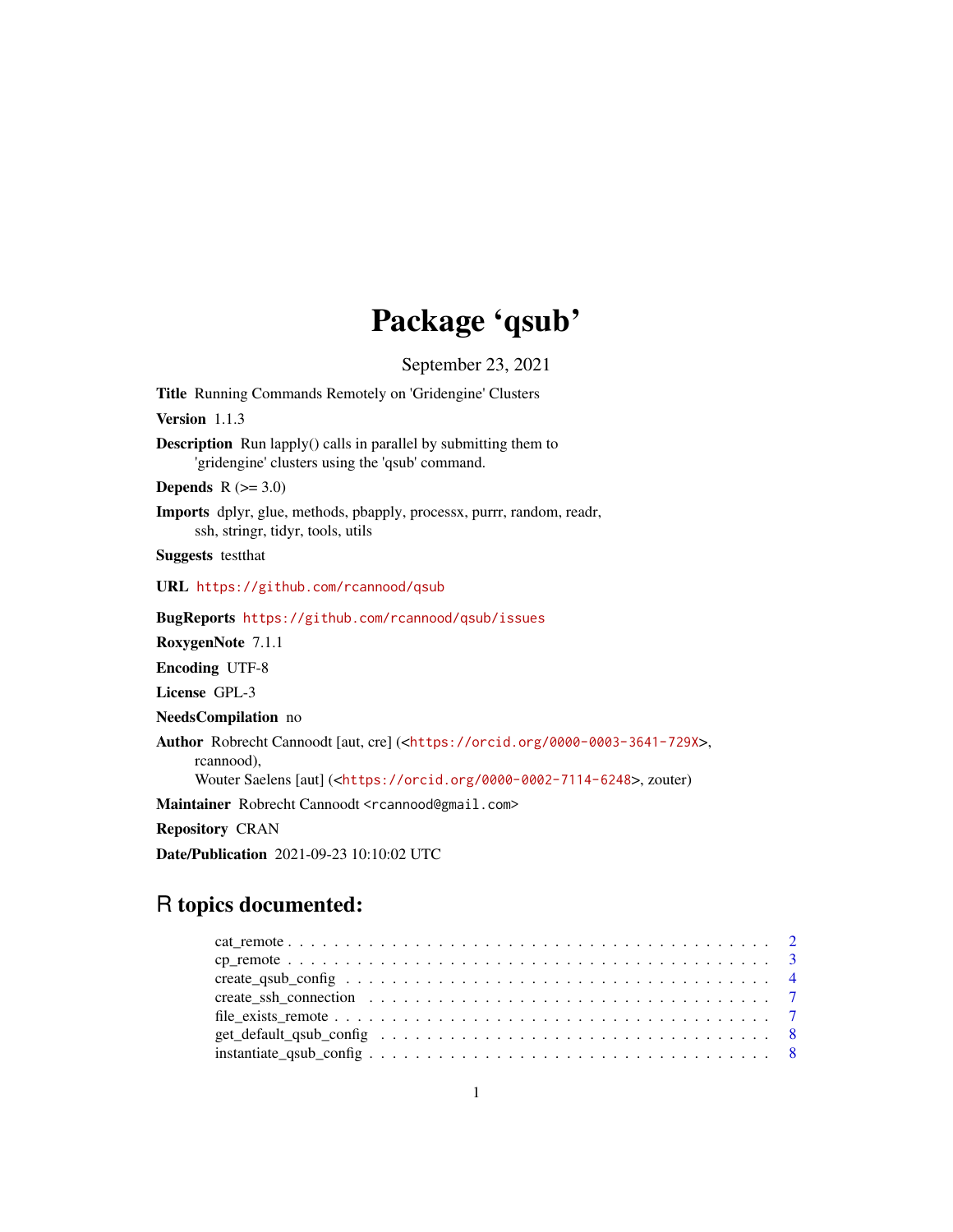<span id="page-1-0"></span>

|                                                                                                             | 9         |
|-------------------------------------------------------------------------------------------------------------|-----------|
| is qsub config $\ldots \ldots \ldots \ldots \ldots \ldots \ldots \ldots \ldots \ldots \ldots \ldots \ldots$ | 9         |
|                                                                                                             | -9        |
|                                                                                                             | <b>10</b> |
|                                                                                                             |           |
|                                                                                                             |           |
|                                                                                                             |           |
|                                                                                                             |           |
|                                                                                                             |           |
|                                                                                                             |           |
|                                                                                                             |           |
|                                                                                                             |           |
|                                                                                                             |           |
|                                                                                                             |           |
|                                                                                                             |           |
|                                                                                                             |           |
|                                                                                                             |           |
|                                                                                                             |           |
|                                                                                                             |           |
|                                                                                                             | -19       |
|                                                                                                             |           |

#### $\bf 1$ ndex  $\bf 20$  $\bf 20$

cat\_remote *Read from a file remotely*

# Description

Read from a file remotely

# Usage

```
cat_remote(path, remote = FALSE, verbose = FALSE)
```

| path    | Path of the file.                                                                                                                                                                                                                 |
|---------|-----------------------------------------------------------------------------------------------------------------------------------------------------------------------------------------------------------------------------------|
| remote  | Remote machine specification for ssh, in format such as user@server that does<br>not require interactive password entry. For local execution, pass FALSE (default).<br>For execution on the default gaub config remote, use TRUE. |
| verbose | If TRUE prints the command.                                                                                                                                                                                                       |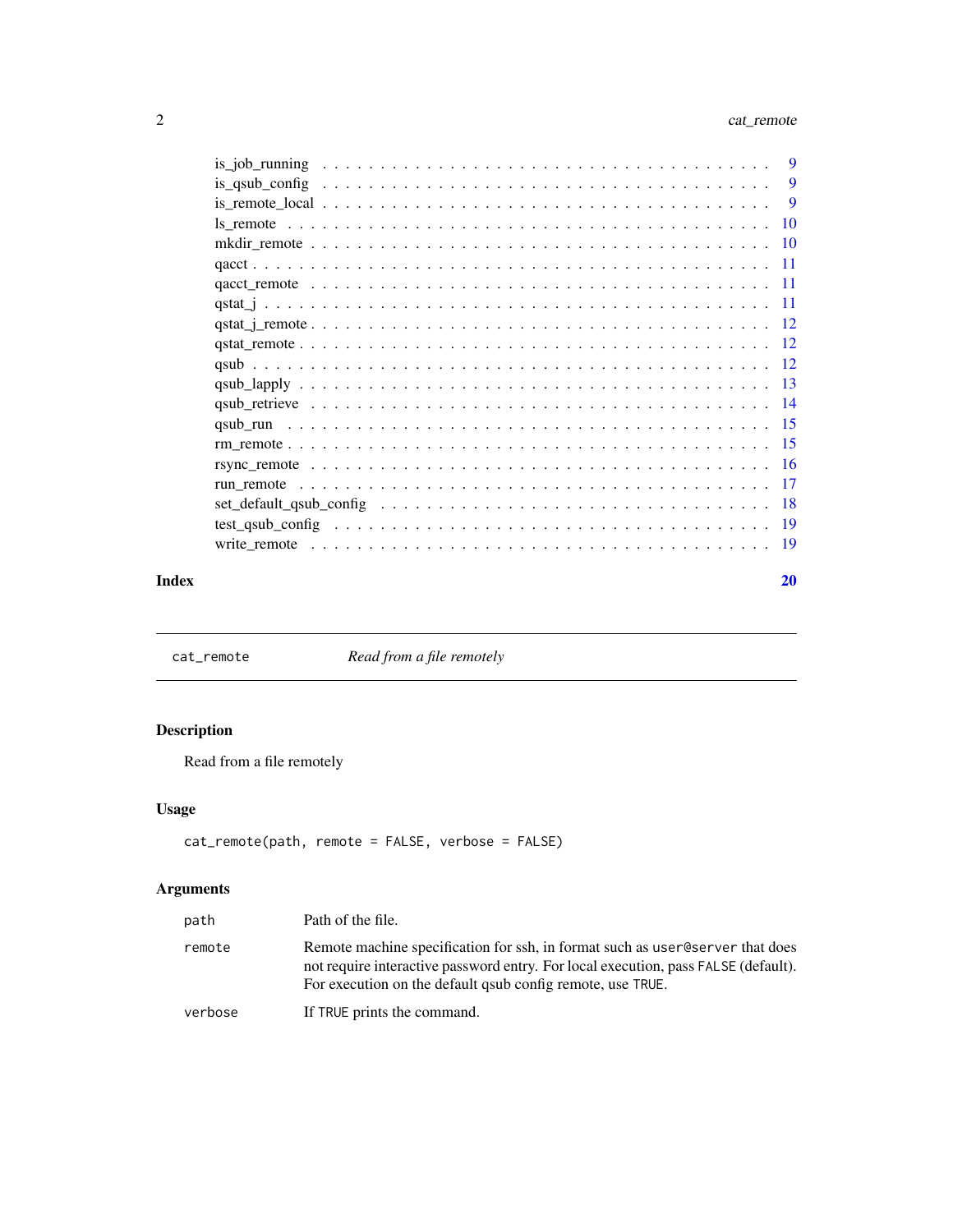<span id="page-2-0"></span>cp\_remote *A wrapper around the scp shell command that handles local/remote files and allows copying between remote hosts via the local machine.*

# Description

A wrapper around the scp shell command that handles local/remote files and allows copying between remote hosts via the local machine.

#### Usage

```
cp_remote(
  remote_src,
  path_src,
  remote_dest,
  path_dest,
  verbose = FALSE,
  recursively = FALSE
\mathcal{L}
```
# Arguments

| remote_src  | Remote machine for the source file in the format user@machine or an empty<br>string for local.       |
|-------------|------------------------------------------------------------------------------------------------------|
| path_src    | Path of the source file.                                                                             |
| remote_dest | Remote machine for the destination file in the format user @machine or an empty<br>string for local. |
| path_dest   | Path for the source file; can be a directory.                                                        |
| verbose     | Prints elapsed time if TRUE                                                                          |
| recursively | Copy a directory recursively?                                                                        |

```
## Not run:
## Copy file myfile.csv from the home directory on the remote server to
## the local working directory.
## on remote server in bash shell:
# cat myfile.csv
# [me@myserver ~]$ cat myfile.csv
# "val","ts"
# 1,
# 2,
# 3,
# 4,
# 5,
```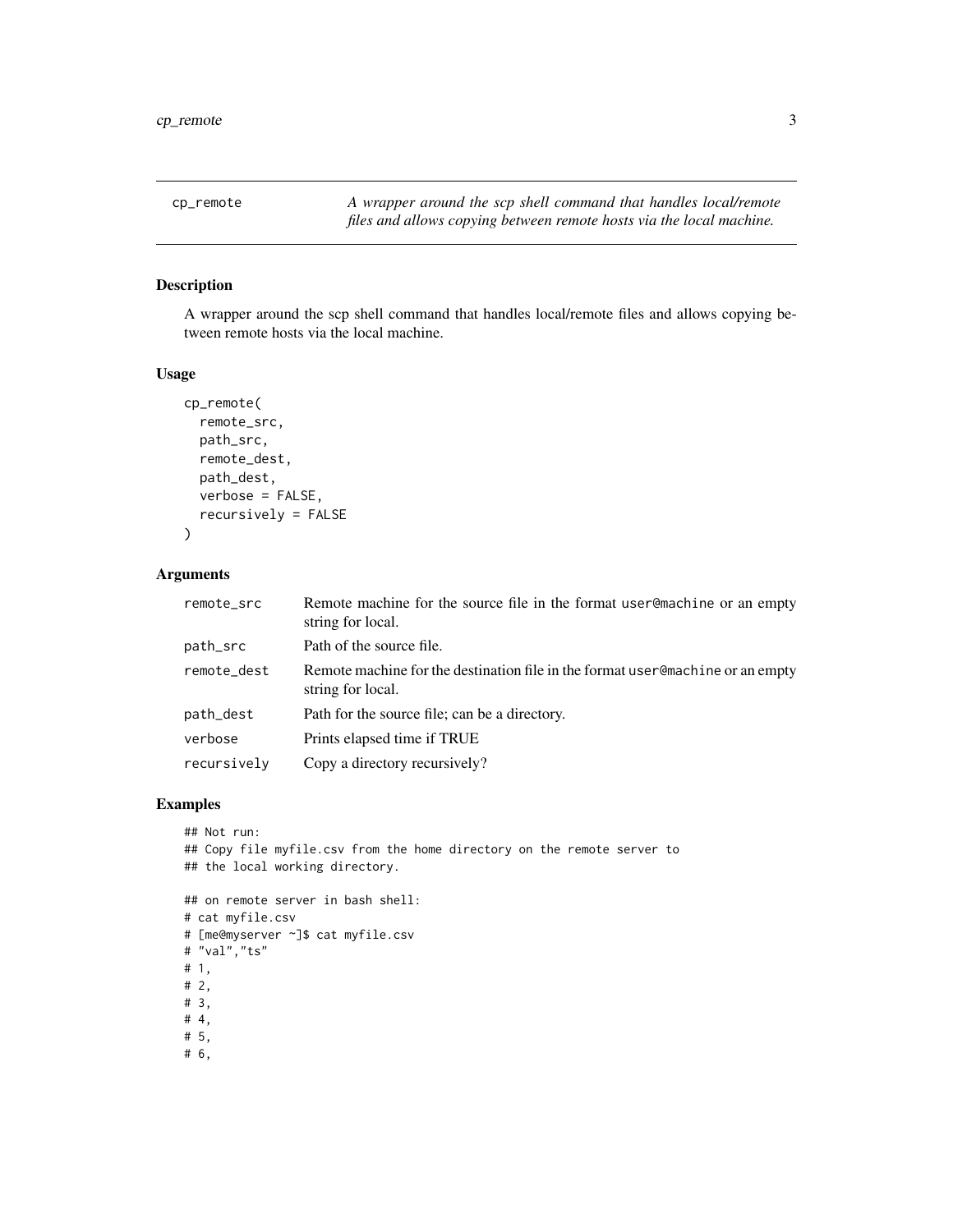```
# 7,
# 8,
# 9,
# 10,
## on local server in R:
cp_remote(remote_src = "me@myserver", path_src = "~/myfile.csv",
          remote_dest = FALSE, path_dest = getwd(), verbose = TRUE)
# [1] "Elapsed: 1.672 sec"
df <- read.csv("myfile.csv")
df
# val ts
# 1 1 NA
# 2 2 NA
# 3 3 NA
# 4 4 NA<br># 5 5 NA
      5 NA
# 6 6 NA<br># 7 7 NA
      # 7 7 NA
# 8 8 NA
# 9 9 NA
# 10 10 NA
## End(Not run)
```
<span id="page-3-1"></span>create\_qsub\_config *Create a qsub configuration object.*

# Description

Create a qsub configuration object.

#### Usage

```
create_qsub_config(
  remote,
 local_tmp_path,
  remote_tmp_path,
 name = "r2qsub",
  num\_cores = 1,
 memory = "4G",
 max_running_tasks = NULL,
 max_wall_time = "01:00:00",
  batch\_tasks = 1,
  compress = c("gz", "bz2", "xz", "none"),modules = "R",execute_before = NULL,
  verbose = FALSE,
 wait = TRUE,
```
<span id="page-3-0"></span>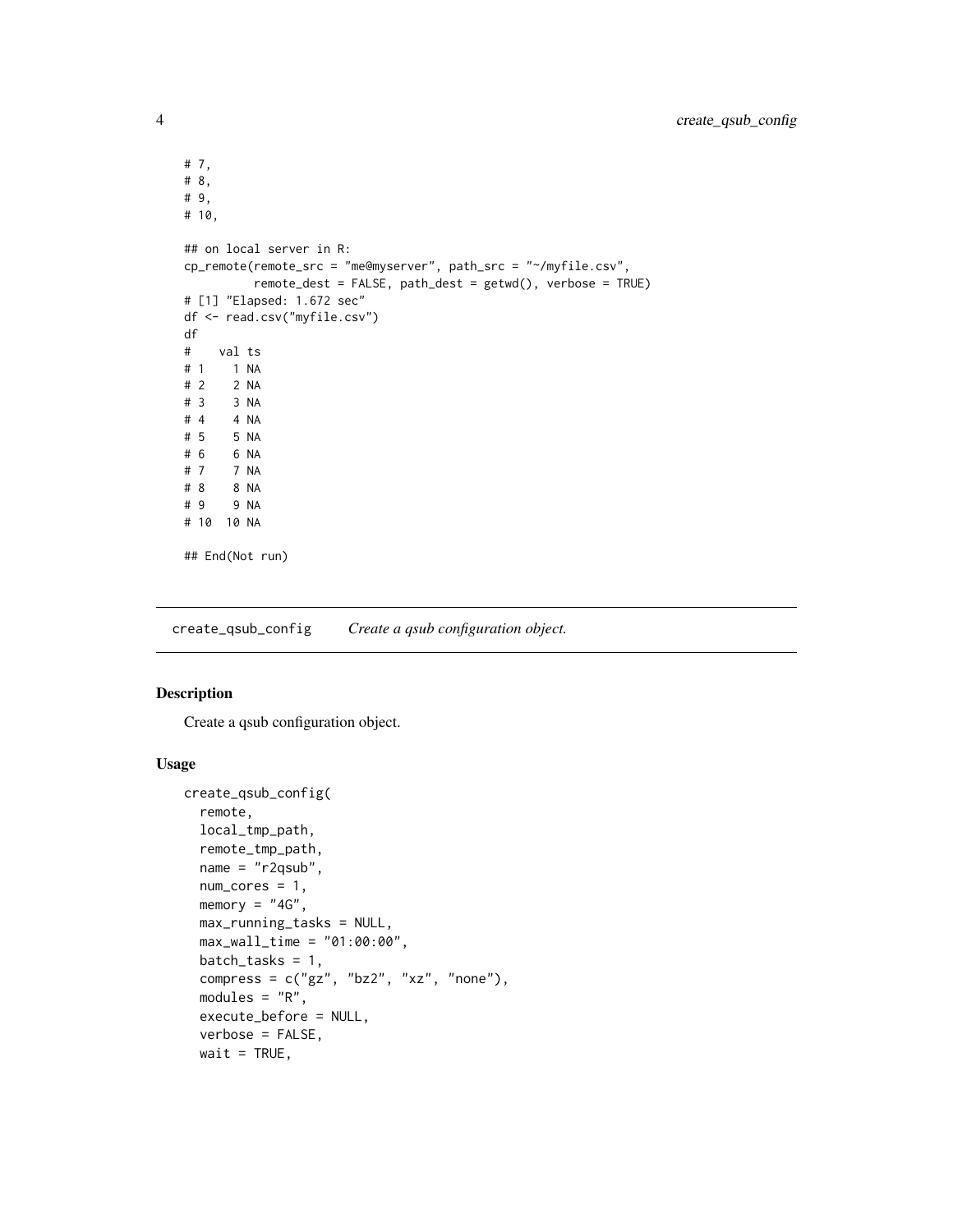```
remove_tmp_folder = TRUE,
 stop_on_error = TRUE
\lambdaoverride_qsub_config(
  qsub_config = get_default_qsub_config(),
  remote = qsub_config$remote,
  local_tmp_path = qsub_config$local_tmp_path,
  remote_tmp_path = qsub_config$remote_tmp_path,
 name = qsub_config$name,
 num_cores = qsub_config$num_cores,
 memory = qsub_config$memory,
 max_running_tasks = qsub_config$max_running_tasks,
 max_wall_time = qsub_config$max_wall_time,
 batch_tasks = qsub_config$batch_tasks,
  compress = qsub_config$compress,
 modules = qsub_config$modules,
 execute_before = qsub_config$execute_before,
  verbose = qsub_config$verbose,
 wait = qsub\_configwait,
  remove_tmp_folder = qsub_config$remove_tmp_folder,
  stop_on_error = qsub_config$stop_on_error
)
```

| remote            | Remote machine specification for ssh, in format such as user @server: port<br>that does not require interactive password entry.                                                                                                                                                     |  |
|-------------------|-------------------------------------------------------------------------------------------------------------------------------------------------------------------------------------------------------------------------------------------------------------------------------------|--|
| local_tmp_path    | A directory on the local machine in which to store temporary files. Should not<br>contain a tilde $('~)$ .                                                                                                                                                                          |  |
| remote_tmp_path   |                                                                                                                                                                                                                                                                                     |  |
|                   | A directory on the remote machine in which to store temporary files. Should not<br>contain a tilde $('~)$ .                                                                                                                                                                         |  |
| name              | The name of the execution. This will show up, for instance, in qstat.                                                                                                                                                                                                               |  |
| num_cores         | The number of cores to allocate per element in X in a qsub_lapply (default: 1).                                                                                                                                                                                                     |  |
| memory            | The memory to allocate per core (default: "4G"). If this is set too high without it<br>being required, you might not be able to make optimal use of the remote cluster.                                                                                                             |  |
| max_running_tasks |                                                                                                                                                                                                                                                                                     |  |
|                   | limit concurrent array job task execution (default: NULL, infinite). If you have<br>long jobs and there are many other users on the cluster, it is recommended you<br>set this value to a reasonable number, such as 1/4th the total number of nodes *<br>number of cores per node. |  |
| max_wall_time     | The maximum time each task is allowed to run (default: $"01:00:00", 1 hour$ ).<br>If set to NULL, the job will be allowed to run indefinitely. Mind you, this might<br>annoy other users of the cluster.                                                                            |  |
| batch_tasks       | How many values in X should be processed per task. Useful for when the<br>'length $(X)$ ' is very large (> 10000).                                                                                                                                                                  |  |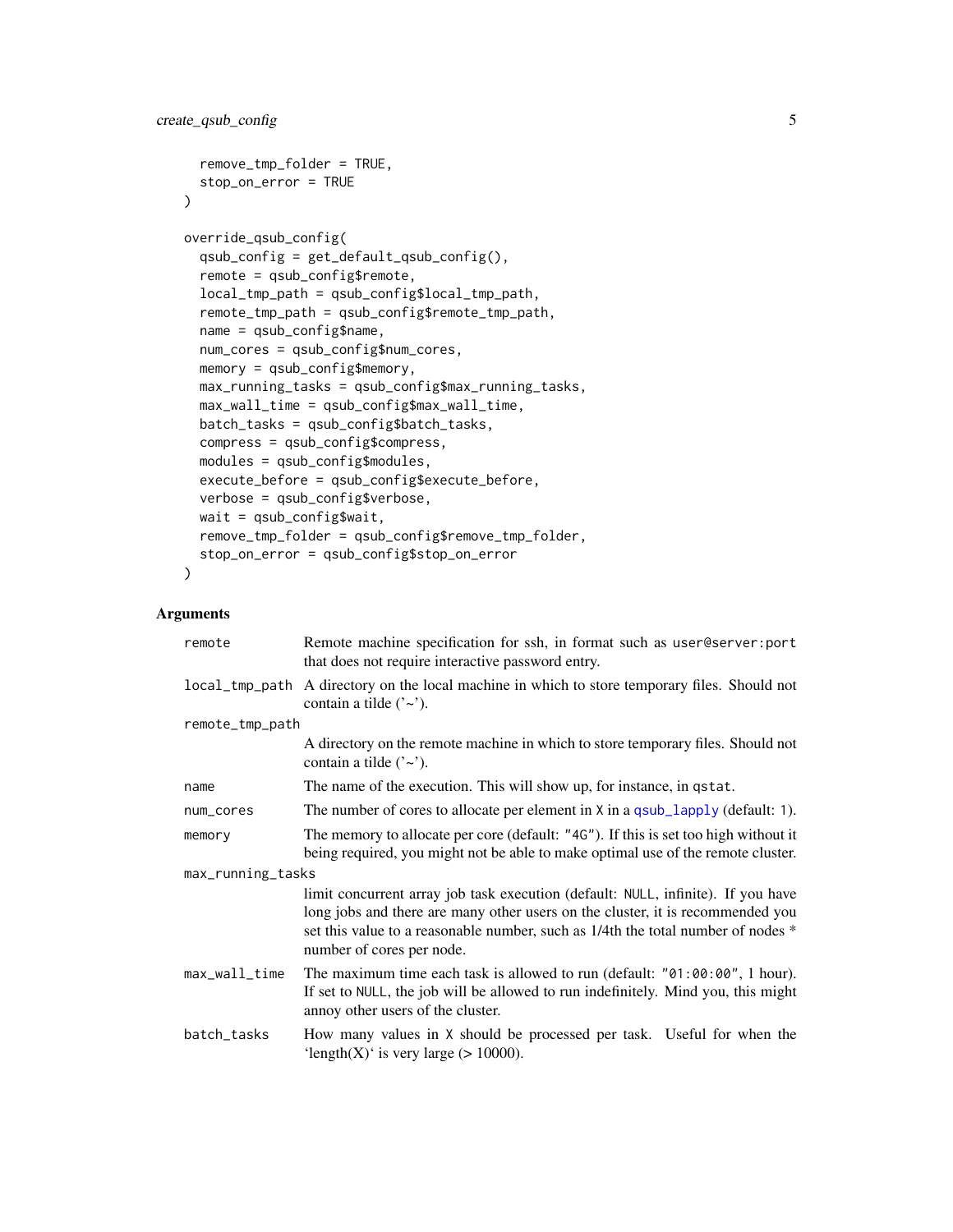<span id="page-5-0"></span>

| compress          | Compression method to use: "none", "gz" (default), "bz2", or "xz".                                                                     |  |
|-------------------|----------------------------------------------------------------------------------------------------------------------------------------|--|
| modules           | Which modules to load (default: "R"). If set to NULL, it will be assumed Rscript<br>will be available in the path through other means. |  |
|                   | execute_before Commands to execute in the bash shell before running R.                                                                 |  |
| verbose           | Whether or not to print out any ssh commands.                                                                                          |  |
| wait              | If TRUE, will wait until the execution has finished by periodically checking the<br>job status.                                        |  |
| remove_tmp_folder |                                                                                                                                        |  |
|                   | If TRUE, will remove everything that was created related to this execution at the<br>end.                                              |  |
| stop_on_error     | If TRUE, will stop when an error occurs, else returns a NA for errored instances.                                                      |  |
| qsub_config       | A qsub_config to be overridden                                                                                                         |  |

# Value

A qsub configuration object.

# See Also

[qsub\\_lapply](#page-12-1), [set\\_default\\_qsub\\_config](#page-17-1)

```
## Not run:
qsub_config <- create_qsub_config(
  remote = "myuser@myserver.mylocation.com:22",
  local_tmp_path = "/home/myuser/workspace/.r2gridengine",
  remote_tmp_path = "/scratch/myuser/.r2gridengine"
\lambdaqsub_lapply(1:10, function(x) x + 1, qsub_config = qsub_config)
set_default_qsub_config(qsub_config, permanent = TRUE)
qsub_lapply(1:10, function(x) x + 1)
qsub_lapply(
  X = 1:10,
  FUN = function(x) x + 1,
  qsub_config = override_qsub_config(verbose = TRUE)
)
## End(Not run)
```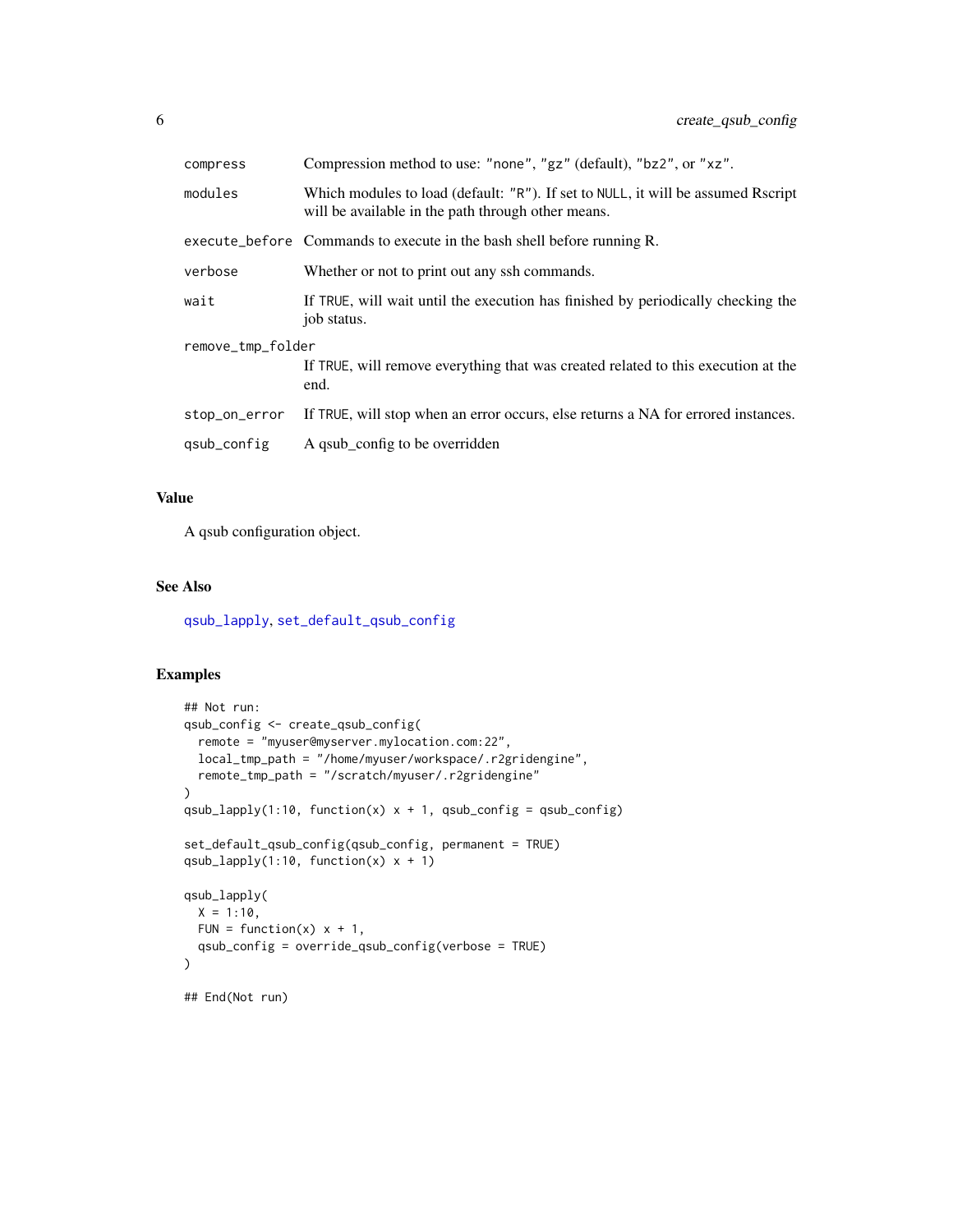<span id="page-6-0"></span>create\_ssh\_connection *Create an SSH connection with remote*

# Description

Create an SSH connection with remote

# Usage

```
create_ssh_connection(remote)
```
# Arguments

remote Remote machine specification for ssh, in format such as user@server that does not require interactive password entry. For the default qsub config remote, use TRUE.

file\_exists\_remote *Checks if a local or remote file exists.*

# Description

Checks if a local or remote file exists.

#### Usage

```
file_exists_remote(file, remote = FALSE, verbose = FALSE)
```
#### Arguments

| file    | File path.                                                                         |
|---------|------------------------------------------------------------------------------------|
| remote  | Remote machine specification for ssh, in format such as user eserver that does     |
|         | not require interactive password entry. For local execution, pass FALSE (default). |
|         | For execution on the default gaub config remote, use TRUE.                         |
| verbose | If TRUE prints the command.                                                        |

#### Value

TRUE or FALSE indicating whether the file exists.

# Examples

```
## Not run:
file_exists_remote("~/myfile.csv", remote = "me@myserver")
# [1] TRUE
```
## End(Not run)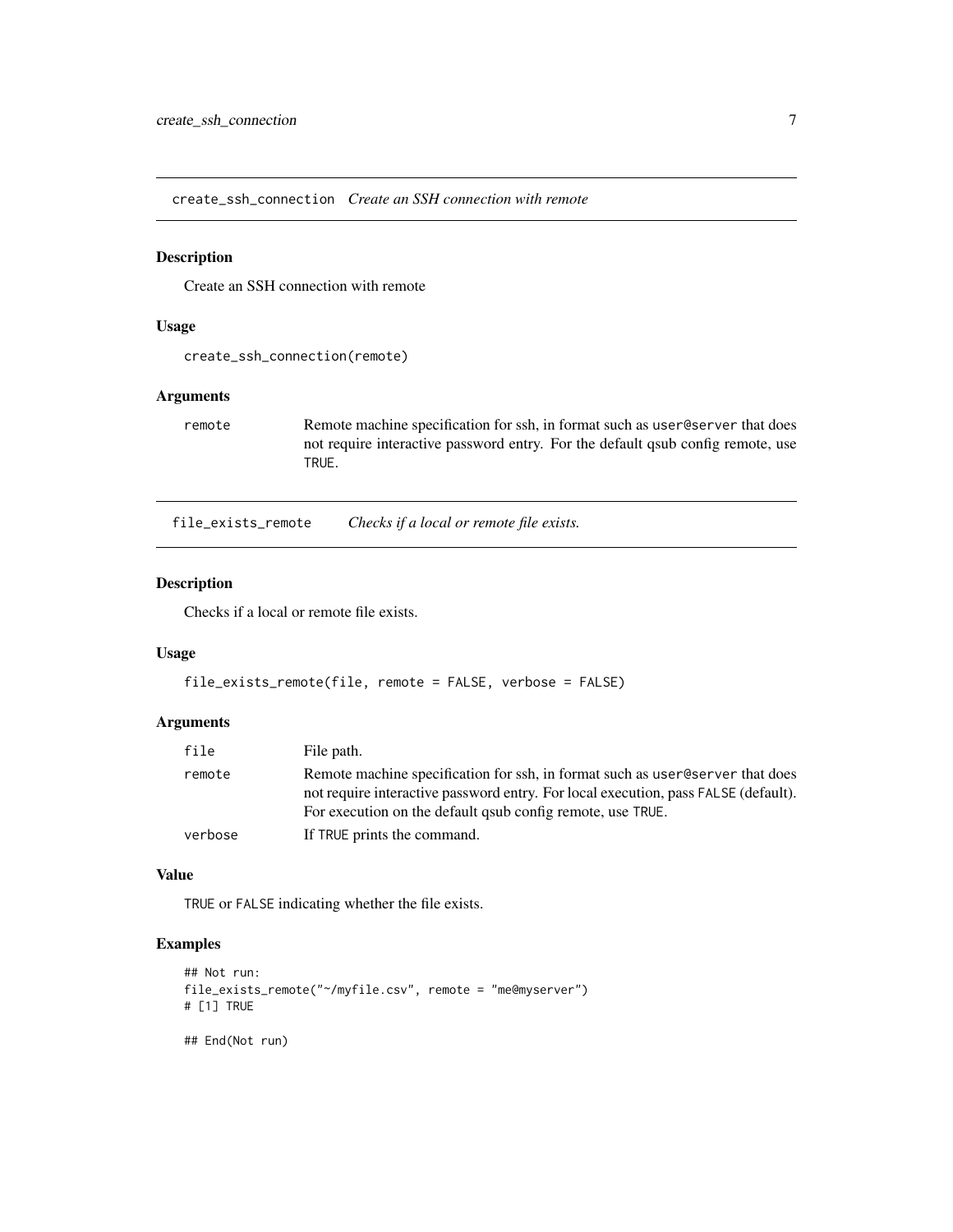```
get_default_qsub_config
```
*Retrieve a default qsub\_config.*

# Description

Will prefer the temporary default over the permanent default. You should typically not require this function.

#### Usage

```
get_default_qsub_config(config_file = config_file_location())
```
# Arguments

config\_file The file in which a permanent default config is stored.

instantiate\_qsub\_config

*Create an instance of the qsub\_config.*

# Description

This function generates the paths for the temporary files.

#### Usage

```
instantiate_qsub_config(qsub_config)
```
# Arguments

qsub\_config A valid qsub\_config object. ## @export # you should typically not require to call this function manually.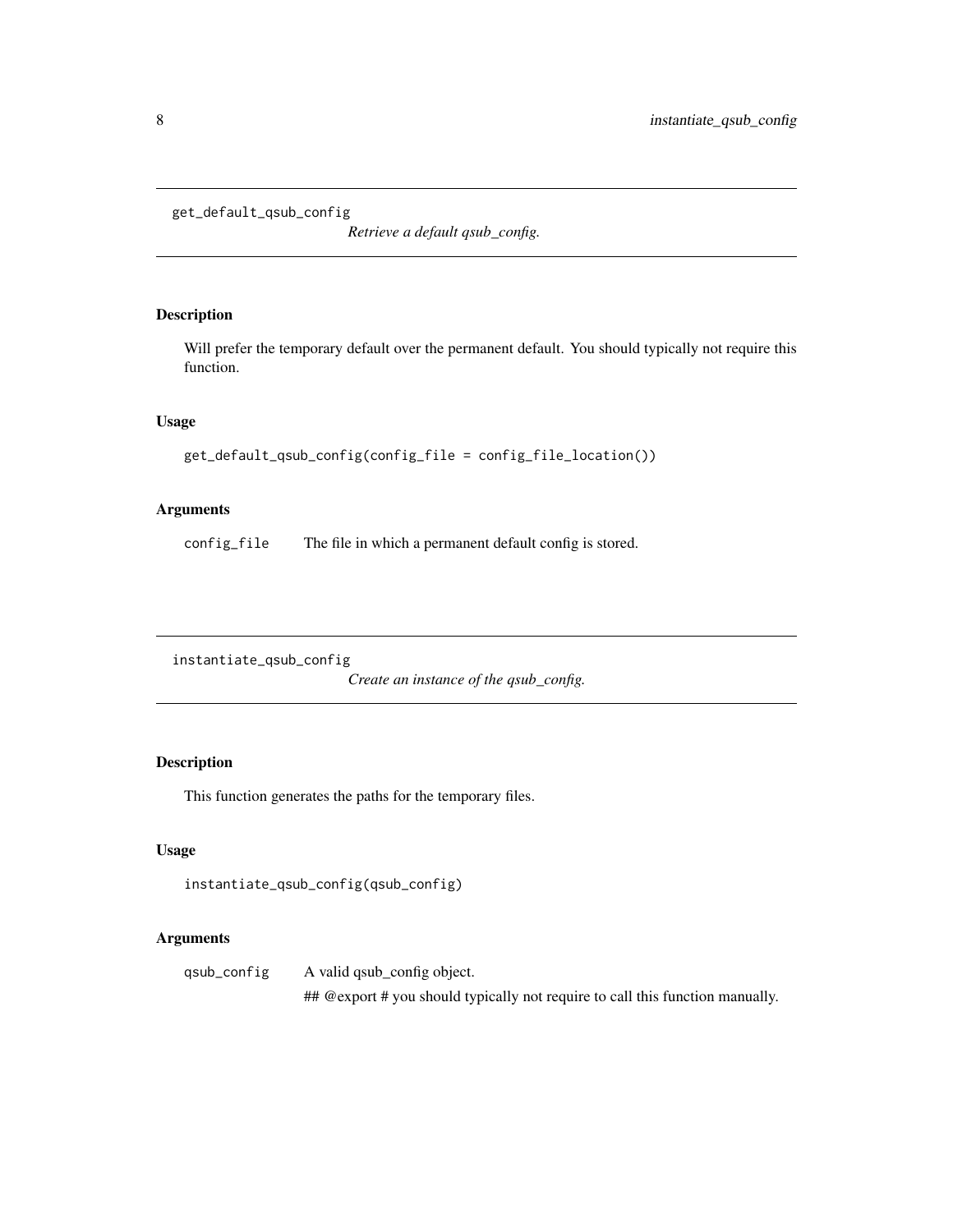<span id="page-8-0"></span>is\_job\_running *Check whether a job is running.*

#### Description

Check whether a job is running.

# Usage

is\_job\_running(qsub\_config)

## Arguments

qsub\_config The qsub configuration of class qsub\_configuration, as returned by any qsub execution

is\_qsub\_config *Returns whether the passed object is a qsub\_config object.*

# Description

Returns whether the passed object is a qsub\_config object.

## Usage

```
is_qsub_config(object)
```
# Arguments

object The object to be tested

is\_remote\_local *Tests whether the remote is a local host or not.*

### Description

Tests whether the remote is a local host or not.

#### Usage

```
is_remote_local(remote)
```
## Arguments

remote A putative remote machine. This function will return true if remote == FALSE.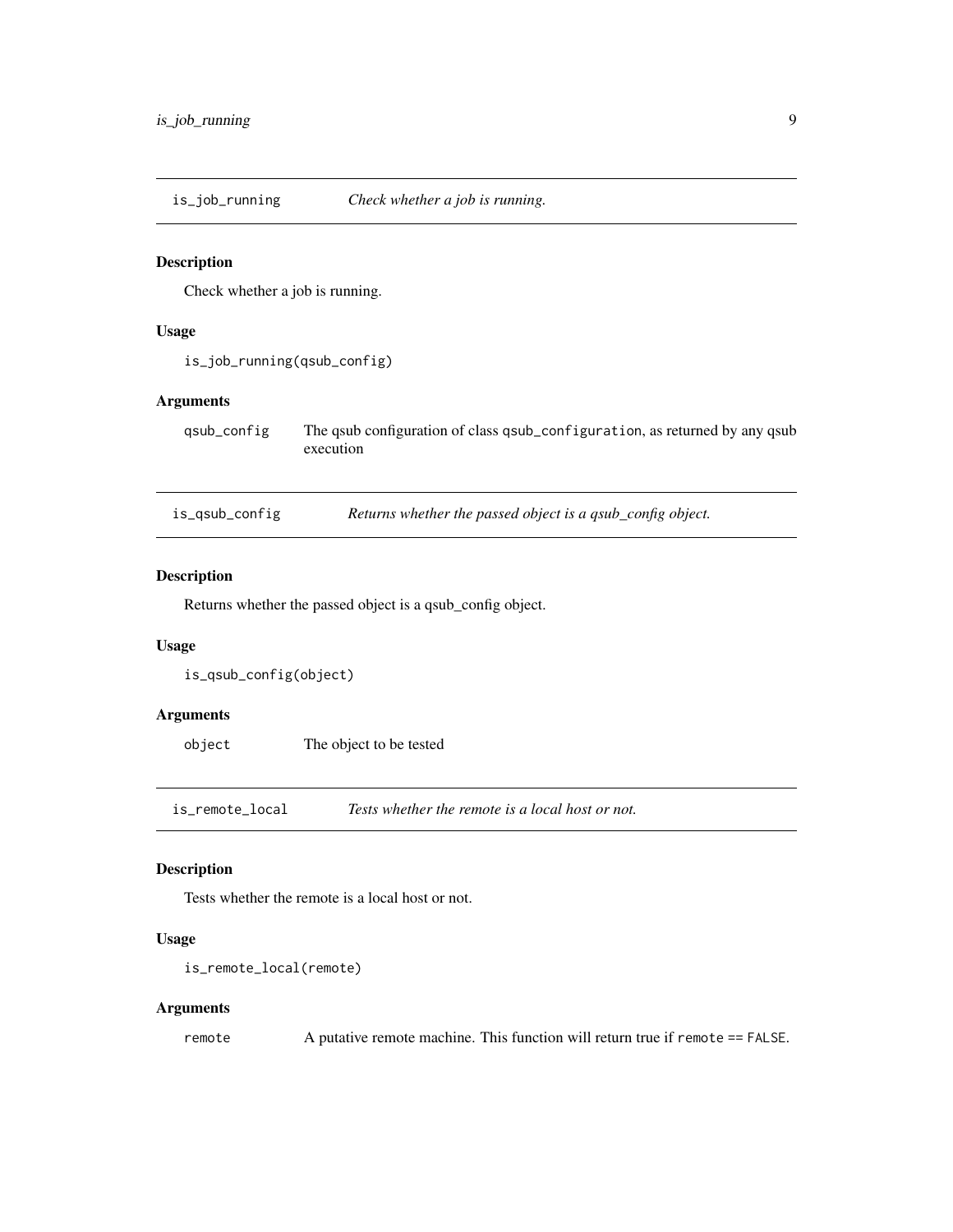<span id="page-9-0"></span>

View the contents of a directory remotely

# Usage

ls\_remote(path, remote = FALSE, verbose = FALSE)

# Arguments

| path    | Path of the directory.                                                                                                                                                                                                              |
|---------|-------------------------------------------------------------------------------------------------------------------------------------------------------------------------------------------------------------------------------------|
| remote  | Remote machine specification for ssh, in format such as user @eserver that does<br>not require interactive password entry. For local execution, pass FALSE (default).<br>For execution on the default gaub config remote, use TRUE. |
| verbose | If TRUE prints the command.                                                                                                                                                                                                         |

| mkdir remote | Creates a remote directory with the specified group ownership and |
|--------------|-------------------------------------------------------------------|
|              | <i>permissions.</i>                                               |

# Description

Creates a remote directory with the specified group ownership and permissions.

# Usage

```
mkdir_remote(path, remote = FALSE, verbose = FALSE)
```

| path    | Directory path. If using remote, this should be a full path or a path relative to<br>the user's home directory.                                                                                                                    |
|---------|------------------------------------------------------------------------------------------------------------------------------------------------------------------------------------------------------------------------------------|
| remote  | Remote machine specification for ssh, in format such as user eserver that does<br>not require interactive password entry. For local execution, pass FALSE (default).<br>For execution on the default gaub config remote, use TRUE. |
| verbose | If TRUE prints the command.                                                                                                                                                                                                        |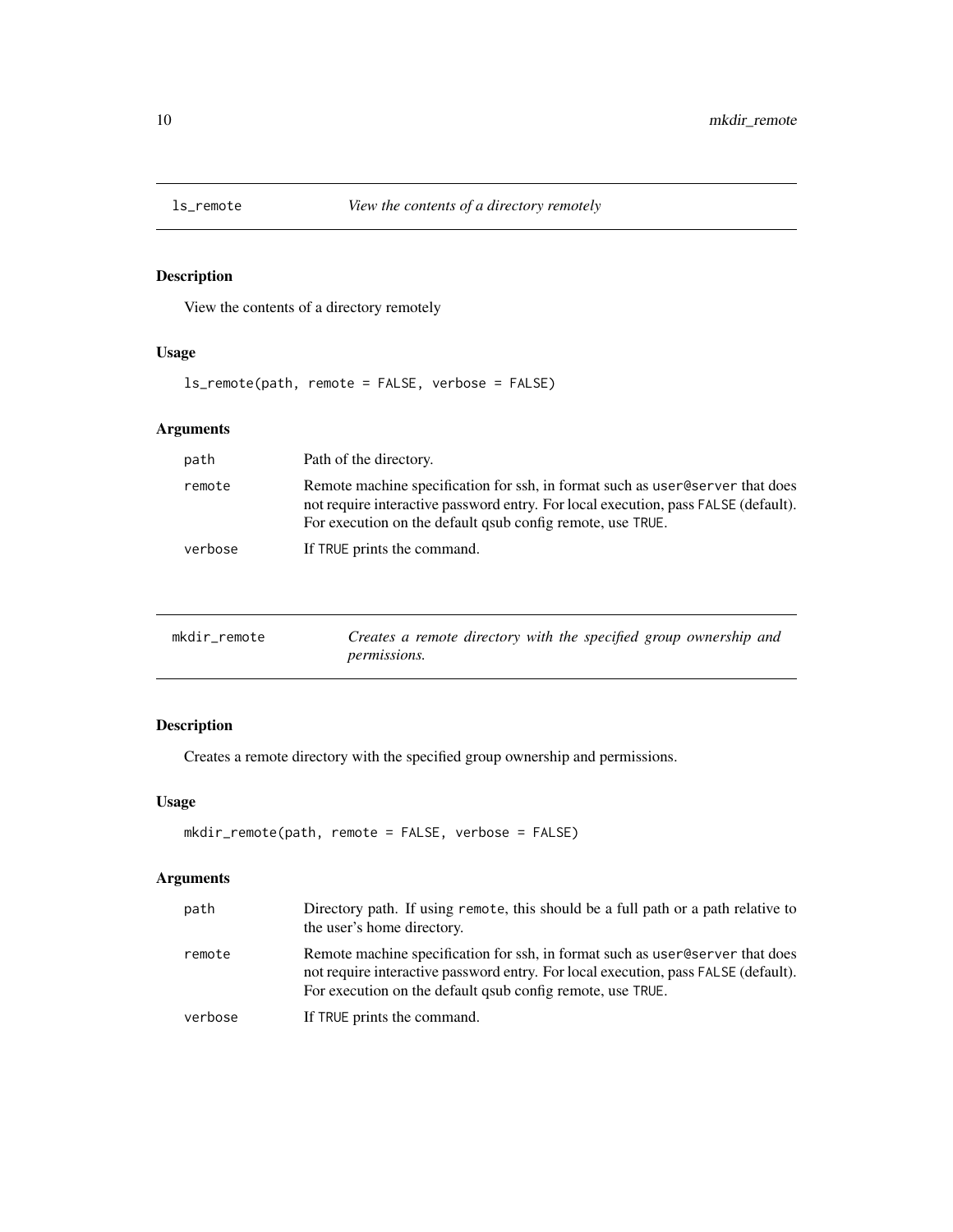<span id="page-10-0"></span>

Run qacct on remote

# Usage

qacct(qsub\_config)

# Arguments

qsub\_config The config

qacct\_remote *Run qacct on remote*

# Description

Run qacct on remote

# Usage

qacct\_remote(job\_id, remote = FALSE)

# Arguments

| job_id | The job id of the job                                                                                                                                                                                                              |
|--------|------------------------------------------------------------------------------------------------------------------------------------------------------------------------------------------------------------------------------------|
| remote | Remote machine specification for ssh, in format such as user eserver that does<br>not require interactive password entry. For local execution, pass FALSE (default).<br>For execution on the default qsub config remote, use TRUE. |

## qstat\_j *Run qstat on remote*

# Description

Run qstat on remote

#### Usage

qstat\_j(qsub\_config)

# Arguments

qsub\_config The config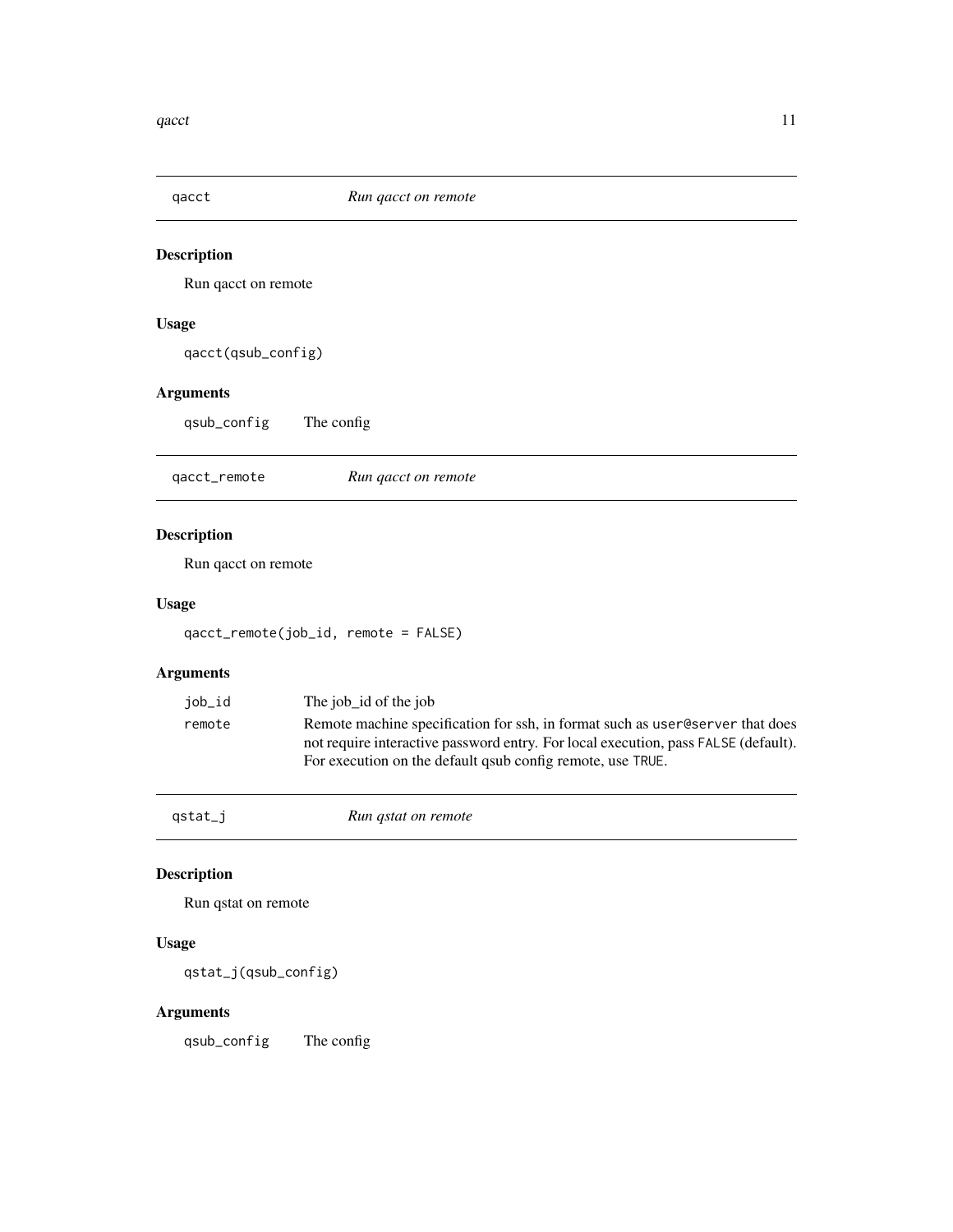<span id="page-11-0"></span>qstat\_j\_remote *Run qstat on remote*

# Description

Run qstat on remote

# Usage

qstat\_j\_remote(job\_id, remote = FALSE)

## Arguments

| iob_id | The job id of the job                                                                                                                                                                                                              |
|--------|------------------------------------------------------------------------------------------------------------------------------------------------------------------------------------------------------------------------------------|
| remote | Remote machine specification for ssh, in format such as user @server that does<br>not require interactive password entry. For local execution, pass FALSE (default).<br>For execution on the default qsub config remote, use TRUE. |
|        |                                                                                                                                                                                                                                    |

qstat\_remote *Show the status of Grid Engine jobs and queues*

## Description

Show the status of Grid Engine jobs and queues

# Usage

qstat\_remote(remote = NULL, verbose = FALSE)

# Arguments

| remote  | Remote machine specification for ssh, in format such as user @eserver that does    |
|---------|------------------------------------------------------------------------------------|
|         | not require interactive password entry. For local execution, pass FALSE (default). |
|         | For execution on the default gaub config remote, use TRUE.                         |
| verbose | If TRUE prints the command.                                                        |
|         |                                                                                    |

qsub *Running Commands Remotely on Gridengine Clusters*

# Description

Run 'lapply()' calls in parallel by submitting them to 'gridengine' clusters using the 'qsub' command.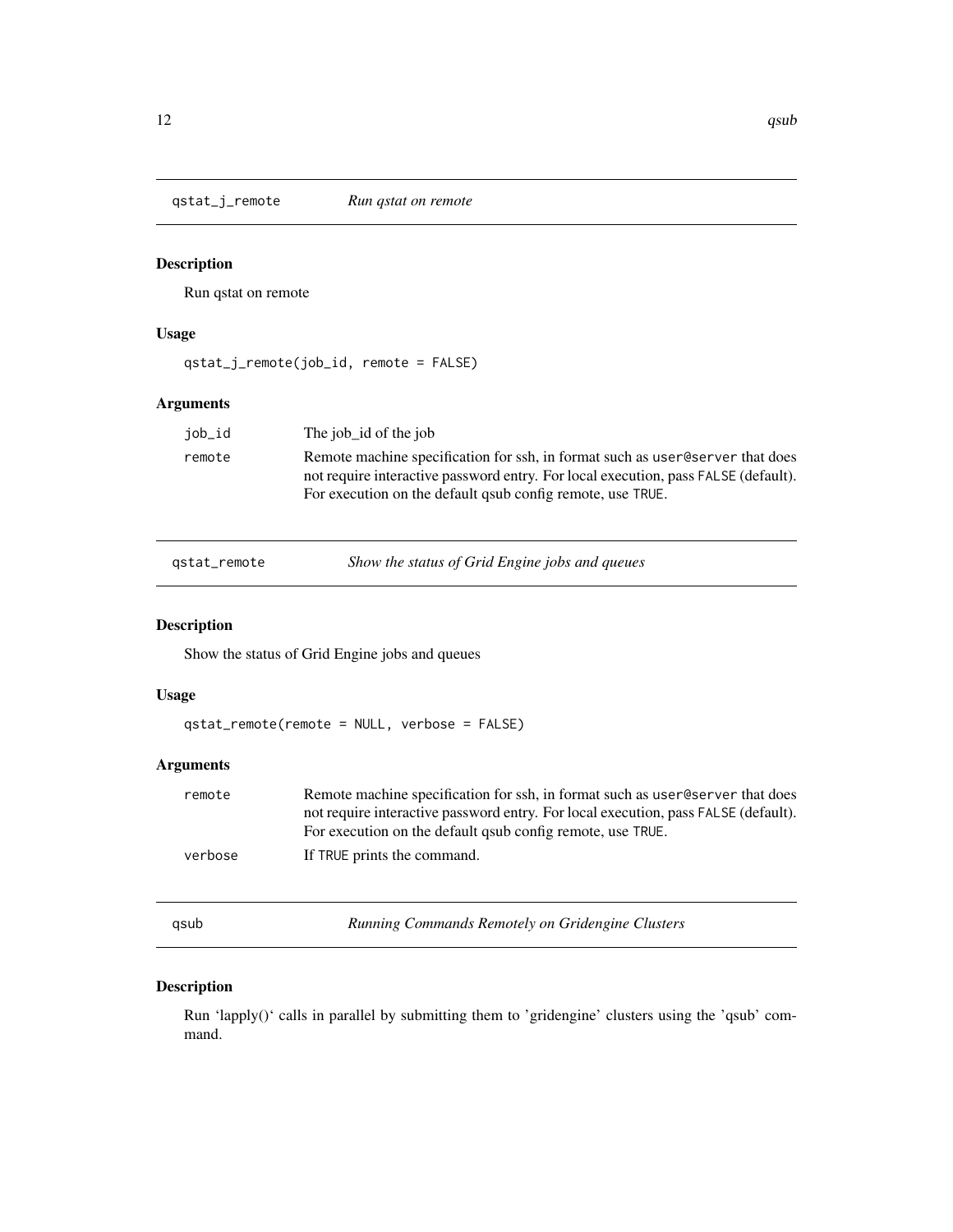<span id="page-12-1"></span><span id="page-12-0"></span>

Apply a Function over a List or Vector on a gridengine system!

# Usage

```
qsub_lapply(
 X,
 FUN,
 object_envir = environment(FUN),
  qsub_config = NULL,
 qsub_environment = NULL,
 qsub_packages = NULL,
  ...
)
```
# Arguments

| Χ                | A vector (atomic or list) or an expression object. Other objects (including<br>classed objects) will be coerced by base::as.list. |
|------------------|-----------------------------------------------------------------------------------------------------------------------------------|
| <b>FUN</b>       | The function to be applied to each element of X.                                                                                  |
| object_envir     | The environment in which to go looking for the qsub_environment variables, if<br>these are characters.                            |
| qsub_config      | The configuration to use for this execution.                                                                                      |
| qsub_environment |                                                                                                                                   |
|                  | NULL, a character vector or an environment. Specifies what data and functions<br>will be uploaded to the server.                  |
| qsub_packages    | The packages to be loaded on the cluster.                                                                                         |
| $\ddots$         | optional arguments to FUN.                                                                                                        |

## See Also

[create\\_qsub\\_config](#page-3-1), [set\\_default\\_qsub\\_config](#page-17-1)

```
## Not run:
# Initial configuration and execution
qsub_config <- create_qsub_config(
 remote = "myserver",
 local_tmp_path = "/home/myuser/workspace/.r2gridengine",
  remote_tmp_path = "/scratch/myuser/.r2gridengine"
\mathcal{L}
```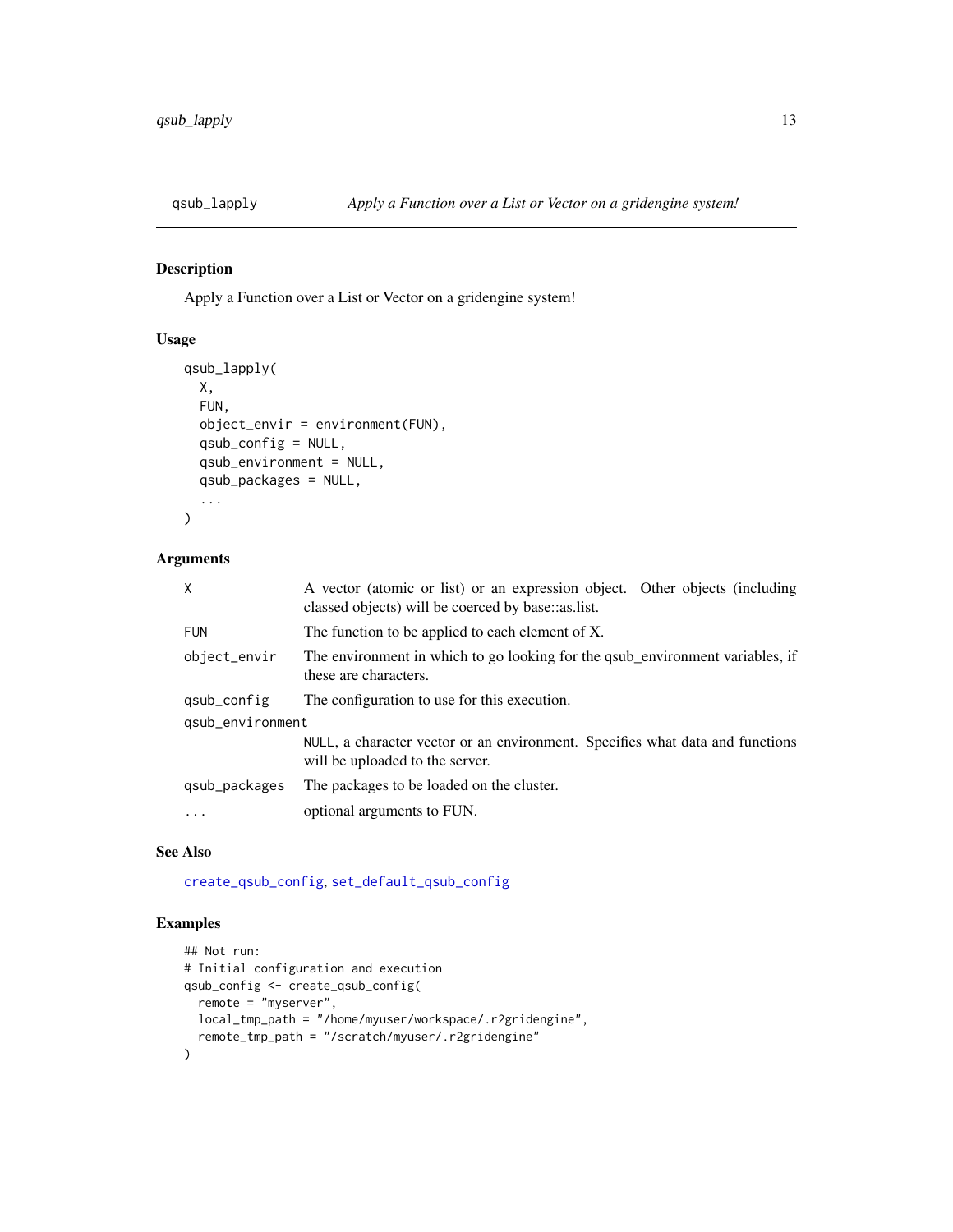```
qsub_lapply(
  X = seq\_len(3),
  FUN = function(i) { Sys.sleep(1); i+1 },
  qsub_config = qsub_config
\mathcal{L}# Setting a default configuration and short hand notation for execution
set_default_qsub_config(qsub_config, permanent = T)
qsub_lapply(seq_len(3), function(i) { Sys.sleep(1); i+1 })
# Overriding a default qsub_config
qsub_lapply(seq_len(3), function(i) i + 1,
  qsub_config = override_qsub_config(name = "MyJob"))
# Don't wait for results, get a handle instead and retrieve later.
handle <- qsub_lapply(seq_len(3), function(i) i + 1,
  qsub_config = override_qsub_config(wait = F))
# Wait until results have been generated on the remote
# Retrieve results
qsub_retrieve(handle)
## End(Not run)
```
qsub\_retrieve *Retrieve the results of a qsub execution.*

# Description

Retrieve the results of a qsub execution.

#### Usage

```
qsub_retrieve(qsub_config, wait = TRUE, post_fun = NULL)
```

| gsub_config | The qsub configuration of class qsub_configuration, as returned by any qsub<br>execution                                          |
|-------------|-----------------------------------------------------------------------------------------------------------------------------------|
| wait        | If TRUE, wait until the execution has finished in order to return the results, else<br>returns NULL if execution is not finished. |
| post_fun    | Apply a function to the output after execution. Interface: function (index, output)                                               |

<span id="page-13-0"></span>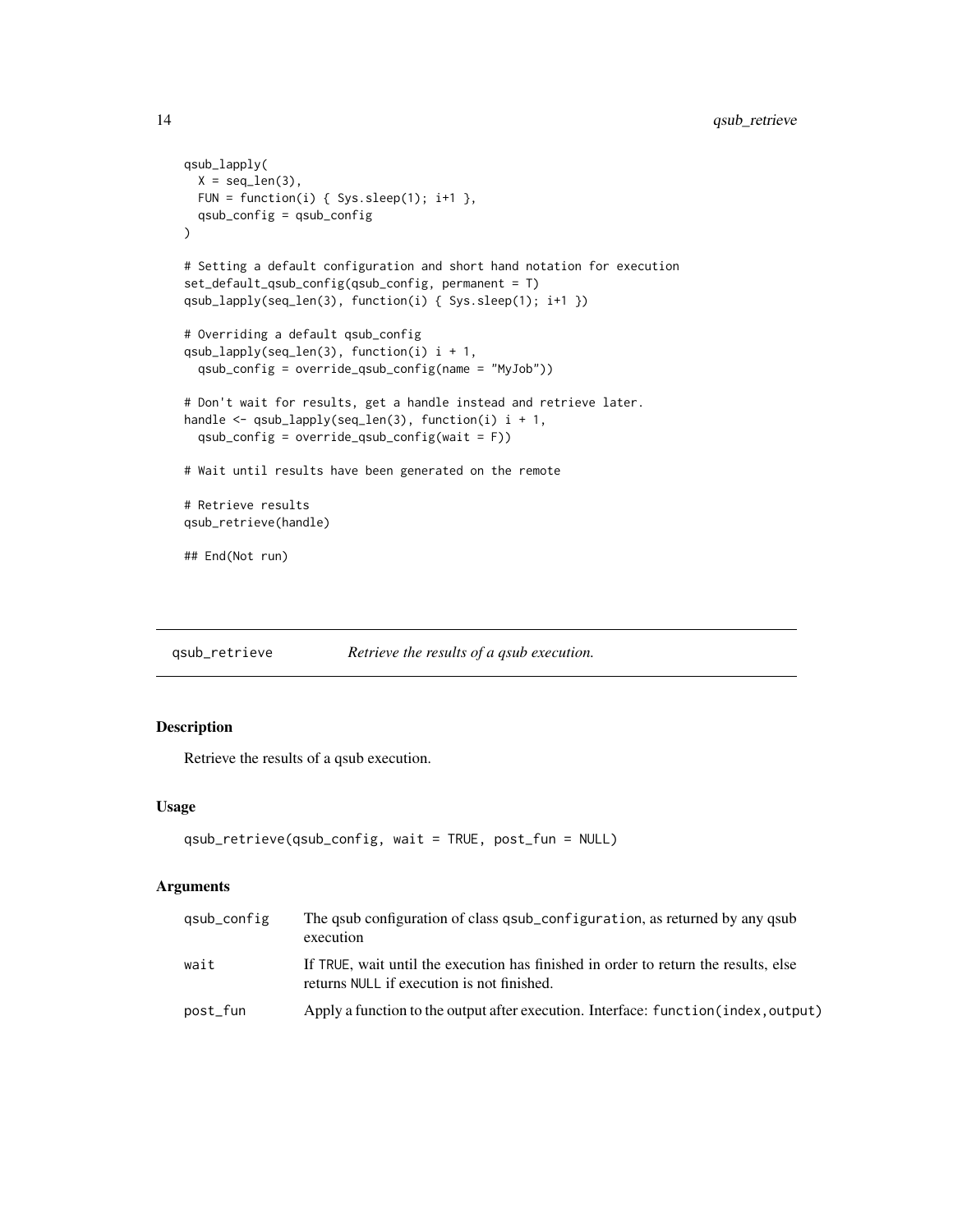<span id="page-14-0"></span>

Run a Function on a gridengine system!

# Usage

```
qsub_run(FUN, qsub_config = NULL, qsub_environment = NULL, ...)
```
# Arguments

| <b>FUN</b>       | the function to be executed.                                                                                     |
|------------------|------------------------------------------------------------------------------------------------------------------|
| qsub_config      | The configuration to use for this execution.                                                                     |
| gsub_environment |                                                                                                                  |
|                  | NULL, a character vector or an environment. Specifies what data and functions<br>will be uploaded to the server. |
|                  | optional arguments to FUN.                                                                                       |

# See Also

[create\\_qsub\\_config](#page-3-1), [set\\_default\\_qsub\\_config](#page-17-1)

| Remove a file or folder<br>rm remote |
|--------------------------------------|
|--------------------------------------|

# Description

Remove a file or folder

# Usage

```
rm_remote(path, remote, recursive = FALSE, force = FALSE, verbose = FALSE)
```

| path      | Path of the file/folder                                                                                                                                                                                                             |
|-----------|-------------------------------------------------------------------------------------------------------------------------------------------------------------------------------------------------------------------------------------|
| remote    | Remote machine specification for ssh, in format such as user @eserver that does<br>not require interactive password entry. For local execution, pass FALSE (default).<br>For execution on the default qsub config remote, use TRUE. |
| recursive | Whether to work recursively                                                                                                                                                                                                         |
| force     | Whether to force removal                                                                                                                                                                                                            |
| verbose   | If TRUE prints the command.                                                                                                                                                                                                         |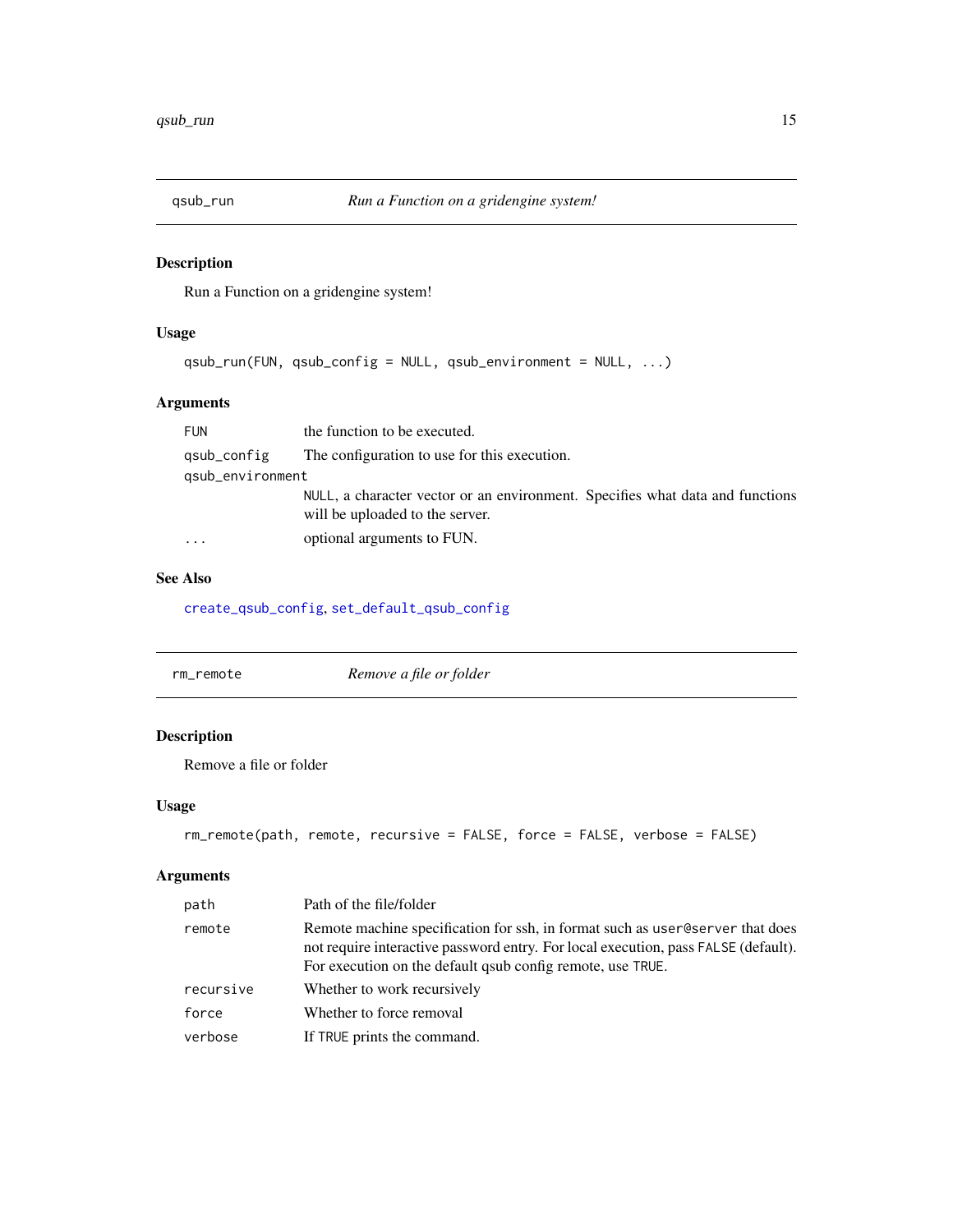<span id="page-15-0"></span>

A wrapper around the rsync shell command that allows copying between remote hosts via the local machine.

# Usage

```
rsync_remote(
  remote_src,
 path_src,
 remote_dest,
 path_dest,
  compress = TRUE,
  delete = "no",
  exclude = NULL,
  verbose = FALSE
)
```
# Arguments

| remote_src  | Remote machine for the source, see the section below 'Specifying a remote'.                      |
|-------------|--------------------------------------------------------------------------------------------------|
| path_src    | Path of the source file.                                                                         |
| remote_dest | Remote machine for the destination, see the section below 'Specifying a re-<br>mote'.            |
| path_dest   | Path for the source file; can be a directory.                                                    |
| compress    | Whether or not to compress the data being transferred.                                           |
| delete      | Whether or not to delete files at the target remote. Use "yes" to delete files at<br>the remote. |
| exclude     | A vector of files / regexs to be excluded.                                                       |
| verbose     | Prints elapsed time if TRUE.                                                                     |

# Specifying a remote

A remote can be specified in one of the following ways:

- A character vector in format user@ipaddress:port,
- The name of a Host in the ~/.ssh/config file,
- FALSE for the local machine,
- TRUE for the default remote specified as get\_default\_qsub\_config()\$remote.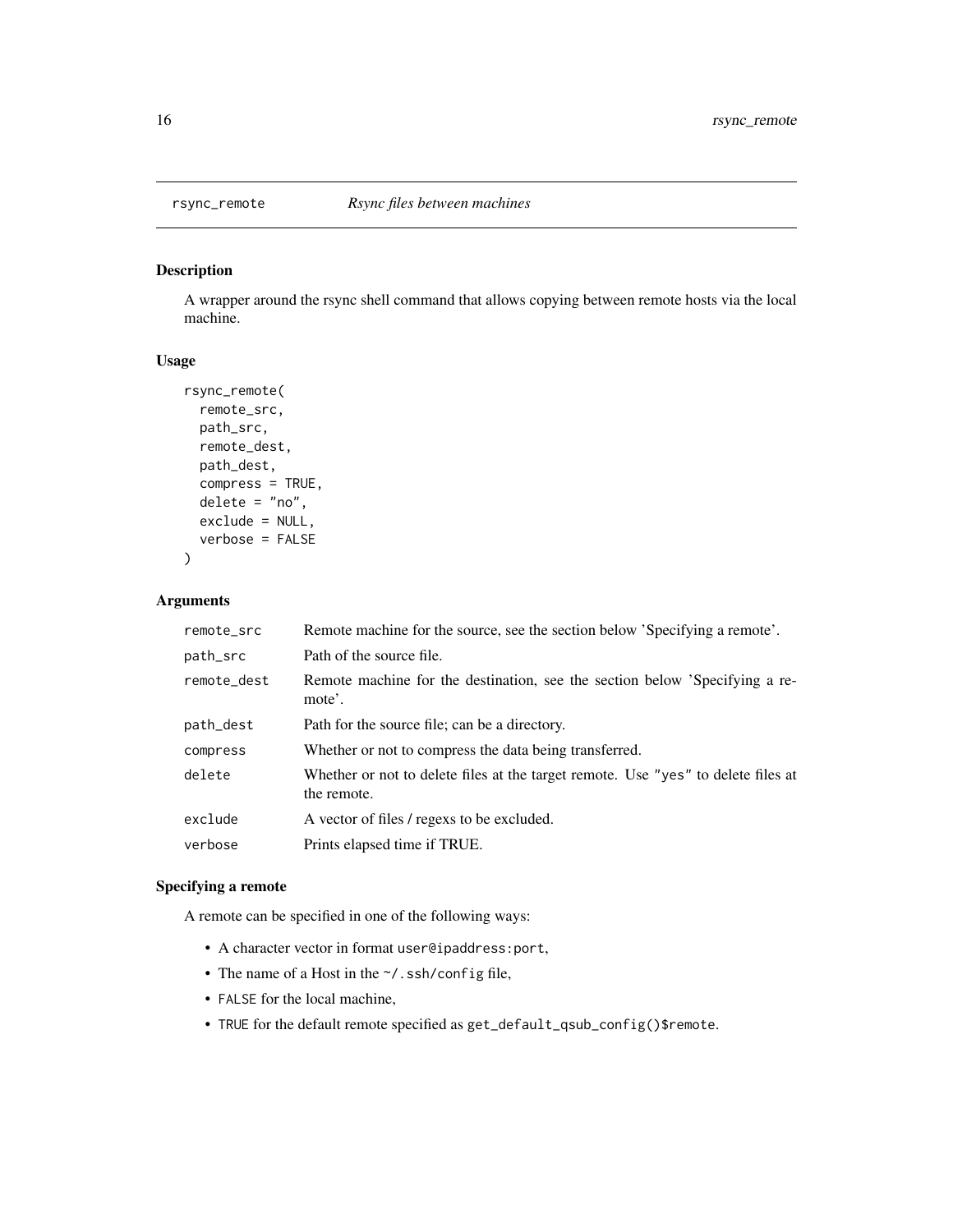<span id="page-16-0"></span>

In run\_remote the remote commands are enclosed in wrappers that allow to capture output. By default stderr is redirected to stdout. If there's a genuine error, e.g., the remote command does not exist, the output is not captured. In this case, one can see the output by setting intern to FALSE. However, when the command is run but exits with non-zero code, run\_remote intercepts the generated warning and saves the output.

# Usage

```
run_remote(
  command,
  remote = FALSE,
  args = character(),verbose = FALSE,
  shell = FALSE)
```
#### Arguments

| command | Command to run. If run locally, quotes should be escaped once. If run remotely,<br>quotes should be escaped twice.                                                                                                                 |
|---------|------------------------------------------------------------------------------------------------------------------------------------------------------------------------------------------------------------------------------------|
| remote  | Remote machine specification for ssh, in format such as user @server that does<br>not require interactive password entry. For local execution, pass FALSE (default).<br>For execution on the default qsub config remote, use TRUE. |
| args    | Character vector, arguments to the command.                                                                                                                                                                                        |
| verbose | If TRUE prints the command.                                                                                                                                                                                                        |
| shell   | Whether to execute the command in a shell                                                                                                                                                                                          |

#### Details

The remote command will be put inside double quotes twice, so all quotes in cmd must be escaped twice: \\". However, if the command is not remote, i.e., remote is NULL or empty string, quotes should be escaped only once.

If the command itself redirects output, the stderr\_redirect flag should be set to FALSE.

## Value

A list with components:

- status The exit status of the process. If this is NA, then the process was killed and had no exit status.
- stdout The standard output of the command, in a character scalar.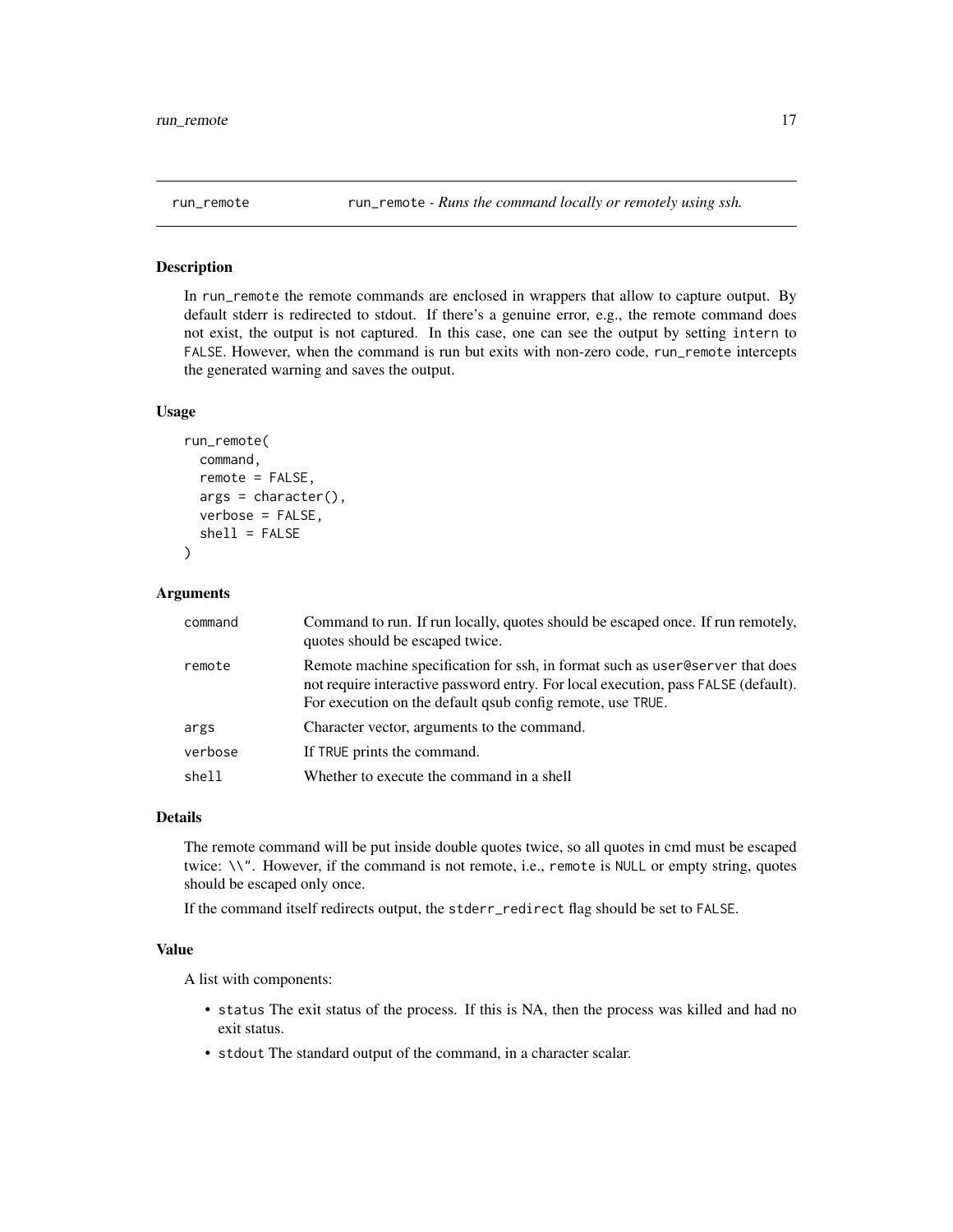- stderr The standard error of the command, in a character scalar.
- elapsed\_time The number of seconds required before this function returned an output.

Warnings are really errors here so the error flag is set if there are warnings.

<span id="page-17-1"></span>set\_default\_qsub\_config

*Set a default qsub\_config.*

#### Description

If permanent, the qsub\_config will be written to the specified path. Otherwise, it will be saved in the current environment.

# Usage

```
set_default_qsub_config(
  qsub_config,
 permanent = TRUE,
 config_file = config_file_location()
)
```
#### Arguments

| qsub_config | The qsub_config to use as default.                          |
|-------------|-------------------------------------------------------------|
| permanent   | Whether or not to make this the default q sub config.       |
| config_file | The location to which to save the permanent quality config. |

# See Also

[qsub\\_lapply](#page-12-1), [create\\_qsub\\_config](#page-3-1)

```
## Not run:
qsub_config <- create_qsub_config(
 remote = "myserver",
 local_tmp_path = "/home/myuser/workspace/.r2gridengine",
 remote_tmp_path = "/scratch/myuser/.r2gridengine"
\lambdaset_default_qsub_config(qsub_config, permanent = T)
qsub_lapply(1:10, function(x) x + 1)
## End(Not run)
```
<span id="page-17-0"></span>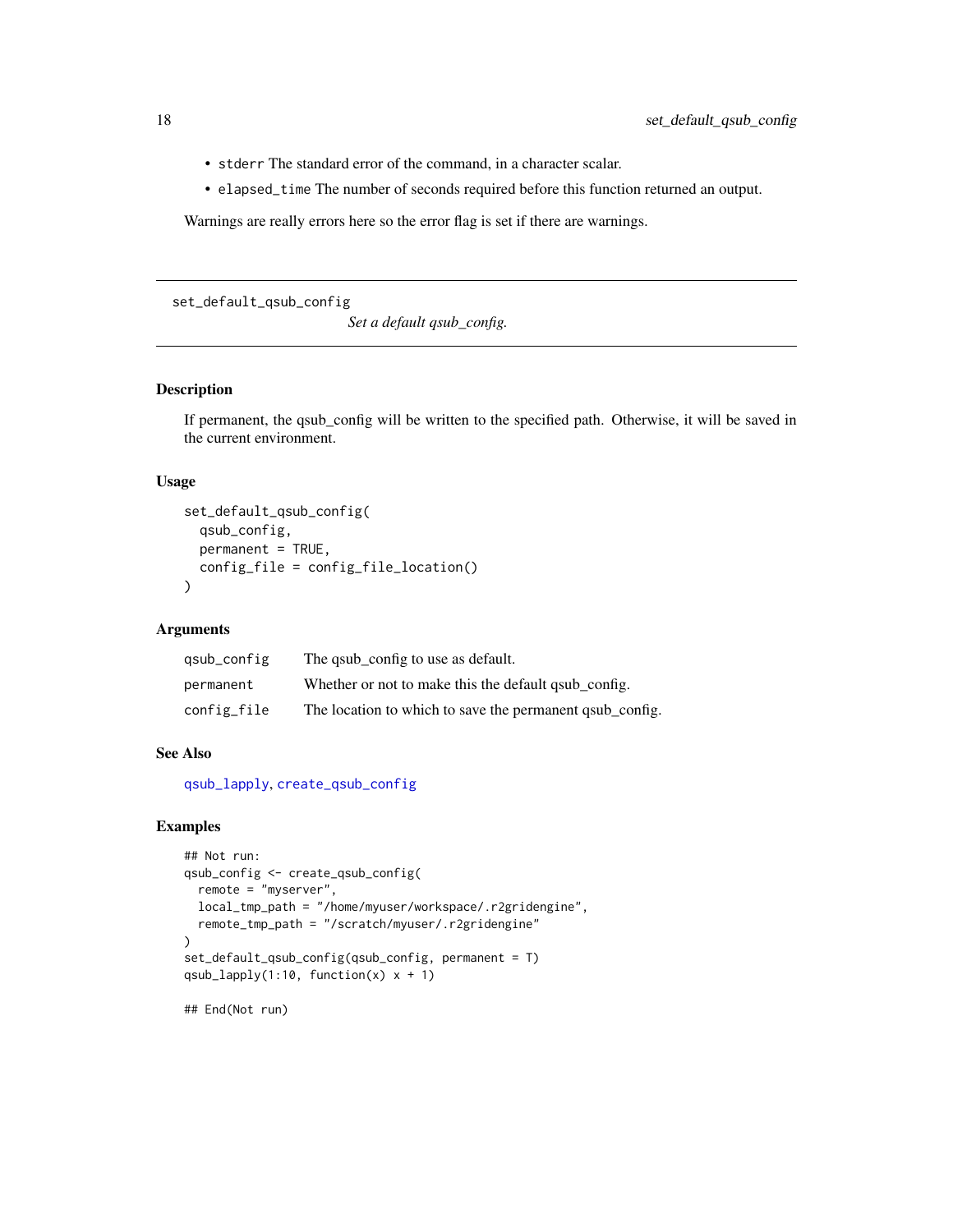<span id="page-18-0"></span>test\_qsub\_config *Tests whether the passed object is a qsub\_config object.*

# Description

Tests whether the passed object is a qsub\_config object.

# Usage

```
test_qsub_config(object)
```
# Arguments

object The object to be tested

write\_remote *Write to a file remotely*

# Description

Write to a file remotely

# Usage

```
write_remote(x, path, remote = FALSE, verbose = FALSE)
```

| x.      | The text to write to the file.                                                                                                                                                                                                    |
|---------|-----------------------------------------------------------------------------------------------------------------------------------------------------------------------------------------------------------------------------------|
| path    | Path of the file.                                                                                                                                                                                                                 |
| remote  | Remote machine specification for ssh, in format such as user @erver that does<br>not require interactive password entry. For local execution, pass FALSE (default).<br>For execution on the default gaub config remote, use TRUE. |
| verbose | If TRUE prints the command.                                                                                                                                                                                                       |